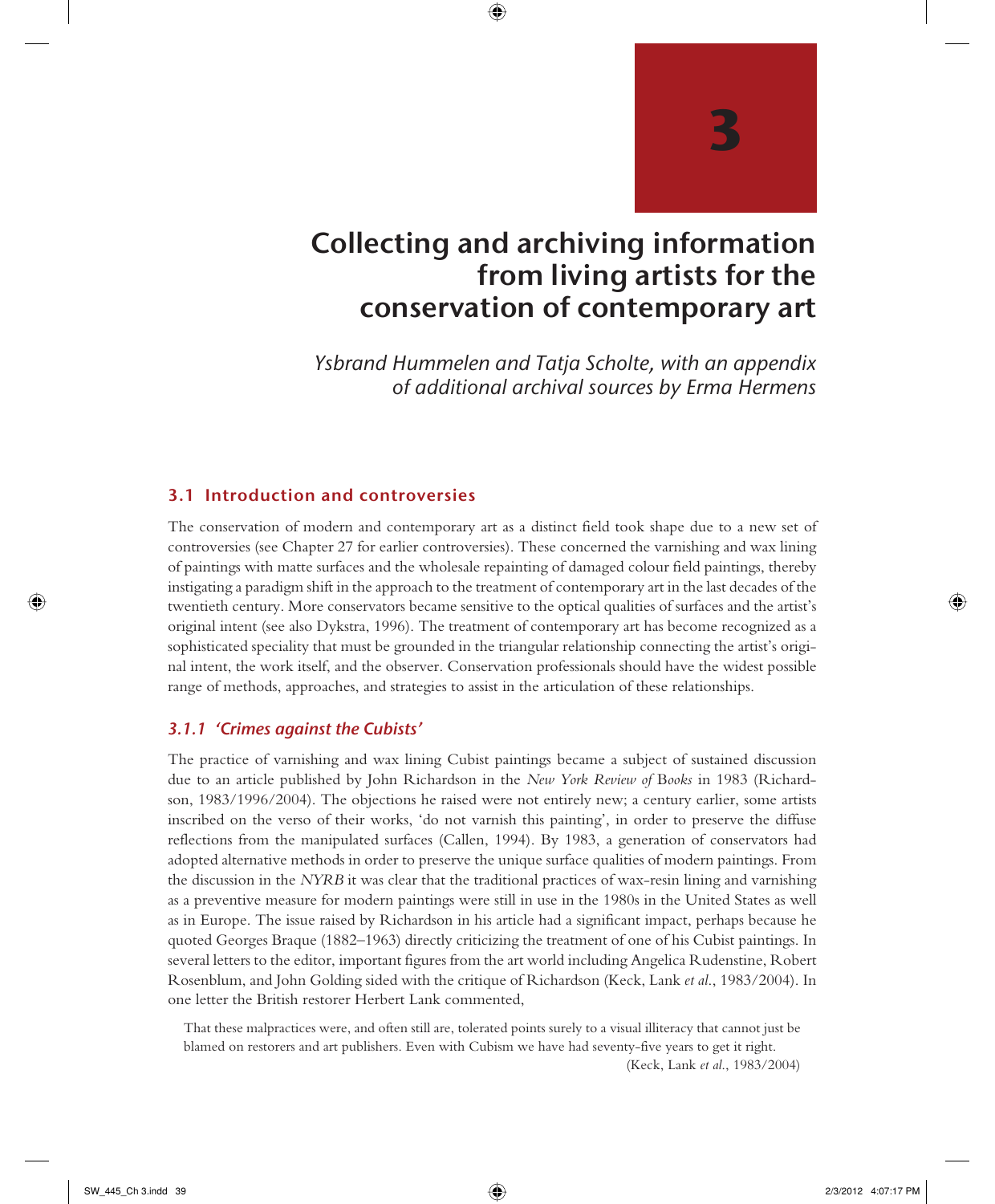This comment begged the question: why did it take this long for the significance of the opacity, matteness, and three-dimensionality of abstract geometrical surfaces of modern paintings to finally receive a canonical response from the institutional world of modern art? Why had the voice and intentions of the artists about the surface appearance or the intended effect of their paintings on the viewers been ignored or underestimated for over a century?

⊕

There is also the technical dilemma; the surface grime or dust that may have penetrated the absorbent, vulnerable surfaces of unvarnished modern paintings may be impossible to remove without irreversible changes to colour and surface characteristics. However, this may also be true for the removal of a varnish layer applied later to protect the surface. One alternative to protective varnishing is the use of glass or Plexiglas glazing. Although glazing may obstruct the viewer's perception of the surface characteristics, it may be the best solution because it preserves the parallax gaze – the gaze of a modern observer who moves along the painting and thus experiences the surface from different angles. This experience differs from that of the viewer who perceives an illusory space through the window frame of classical painting and who seeks the best position where repressing of the surface may be necessary to achieve the illusion of space and depth.

## *3.1.2 Barnett Newman's surfaces and their impact on the viewer*

Another controversy occurred in 1986–1990 regarding the restoration of the wide monochrome red central section of a seriously damaged painting by Barnett Newman (1905–70), *Who's Afraid of Red, Yellow and Blue III* (Hummelen, 1992; Klaster, 1992; Van Winkel, 1992; Van de Vall, 1994 #2461). The entire red section of the painting had been overpainted during the treatment. The question then emerged as to whether the painting had been destroyed by the overpainting or had the 'function' of the painting been re-established (the position taken by the director of the Stedelijk Museum). The significance of the varying surface characteristics of Newman's paintings was scrutinized and discussed. Numerous professionals and connoisseurs believed that the original surface characteristics had been lost in the red section of the painting. However, repression of the surface by the observer was also seen as a necessary condition for the viewing of Newman's paintings. Could the painting be considered a 'concept' which could be re-executed or re-enacted, or was the painting a 'fetish' that would never be the same after the attack? These issues were discussed

fervently defending or attacking the overpainting.

Discussion next focused on the interpretation of a 1958 photograph of Newman and an unidentified woman. In this photograph both persons are looking at the five-metre-wide blue painting *Cathedra* from a very short distance (ca. 50 cm) (see Figure 3.1).

The photograph could be interpreted as Newman's own recommendation to the viewer; he had tacked a paper to the wall of his second exhibition at Betty Parsons in 1951 noting: 'There is a tendency to look at large pictures from a distance. The large pictures in this exhibition are intended to be seen from a short distance' (O'Neill, 1990). This recommended short viewing distance could have a significant impact on the interpretation and restoration of Newman's paintings and the optical qualities of the wide variety of application and types of paint used by the artist.



**Figure 3.1** Barnett Newman, *Cathedra* at the Betty Parsons Gallery in New York (and two beholders). Courtesy of Peter A. Juley & Son Collection, Smithsonian American Art Museum J0112534

◈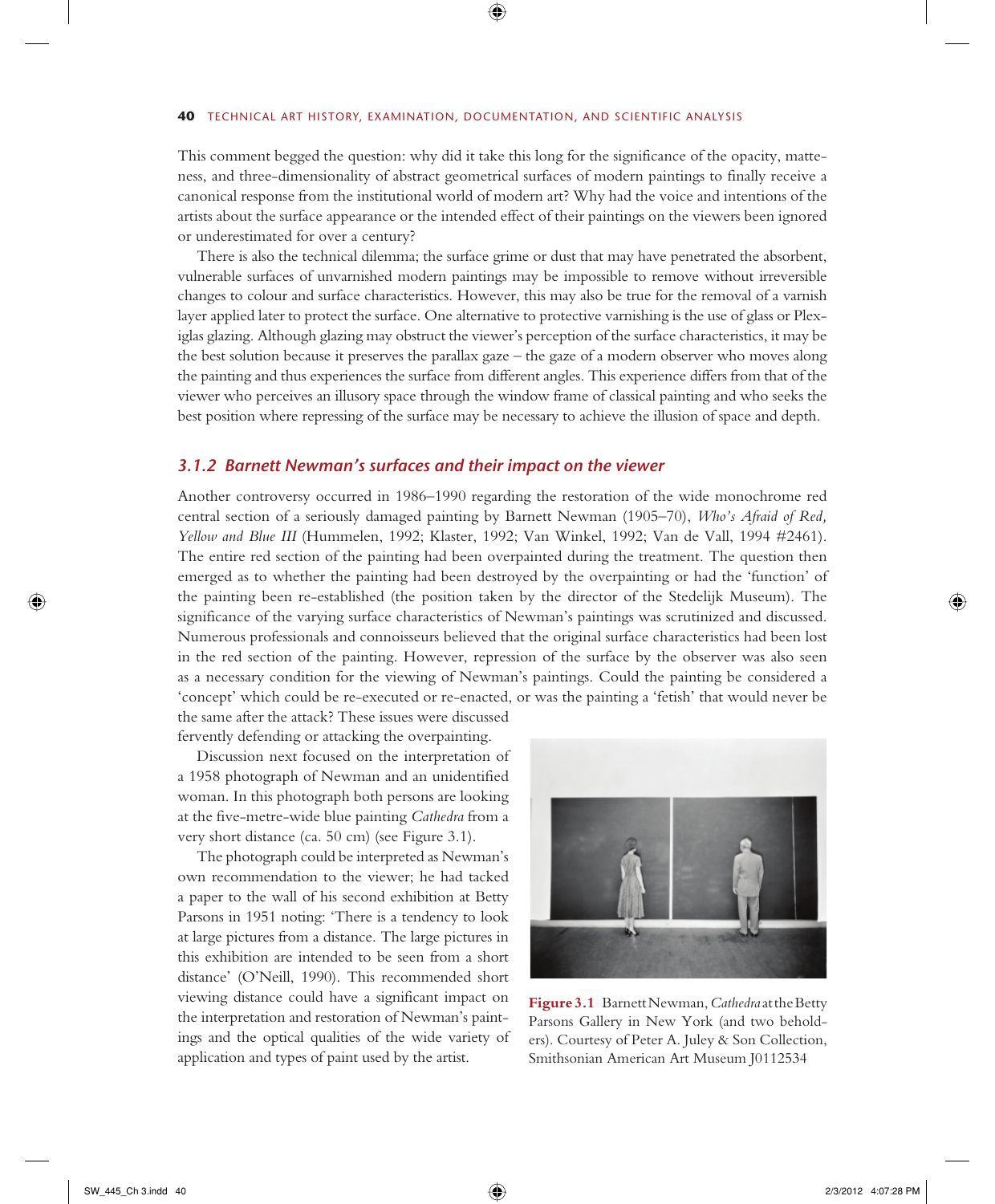#### *3.1.3 Unique and idiosyncratic materials and meaning in contemporary art*

Since the second half of the twentieth century, divergent materials and techniques have found their way into the artist's studio. The artist's choices and application of non-traditional painting materials have been broadened by the social and historical connotations of selected materials combined with an articulation of the material's iconology. The changes in the nature of the creation of contemporary art have challenged conservators; major shifts in the conservation paradigm have occurred. Treatment choices for traditional paintings are generally based on the identification of materials and techniques and the classification of the works in relation to stylistic movements, offering a somewhat common ground for conservation methods. There is little common ground for the treatment of contemporary works. Instead, conservators must understand and acknowledge the artistic intent and idiosyncrasy of the works as key signifiers for research and conservation treatment. Moreover, they encounter an entirely different set of conservation problems arising from the use of non-traditional materials and their inherent processes of decay and change.

⊕

Some striking examples of the complexities of the conservation of contemporary art through the use of materials with inherent meanings include:

- the use of sand and organic materials such as wood and pieces of textile by the Dutch Informel group
- the application of materials with iconological connotations such as lead in the paintings by Anselm Kiefer (b. 1945) or elephant dung in the work of Chris Ofili (b. 1968)
- the 'alchemy' of pigments in paintings by Sigmar Polke (1941–2010)
- the use of blood during rituals in the work of Hermann Nitsch (b. 1938).

These examples demonstrate how complex the relationships among the almost unlimited arsenal of painting materials and their intended meanings and unpredictable behaviour have become (Bandmann, 1969; Marontate, 1994; Van Saaze, 2001; Wagner, 2001).

# 3.2 Documenting artistic intent

If the artist is still alive, it is now a widely accepted approach for conservators to seek a dialogue with the artist in order not to neglect or negate the artist's intentions when researching or treating the work of art. There is a strong tendency to honour the artist's voice, but at the same time many conservators acknowledge that other 'voices' will also influence decisions for individual works of art, depending on context, time, and circumstances. The more complex the work of art, the more interest there is in exploring the network of relationships between the work and all of its 'stakeholders' (Foundation for the Conservation of Contemporary Art, 1999; Wharton, 2005: 173–4). Documentation plays a key role in this process.

# 3.2.1 Early initiatives

A letter of 1939 sent by the Committee of Paintings of the Community of Amsterdam to a number of artists who sold their paintings to the Stedelijk Museum, represented an early attempt to honour artistic intent and to avoid ill-informed treatments (as had happened with the varnishing of nineteenth-century paintings). The artists were asked to provide technical information in a questionnaire noting for 'possible cleaning, varnish removal, lining or restoration, the knowledge of the used material and the working practice by the painter is of great importance for the future preservation of the work'

♠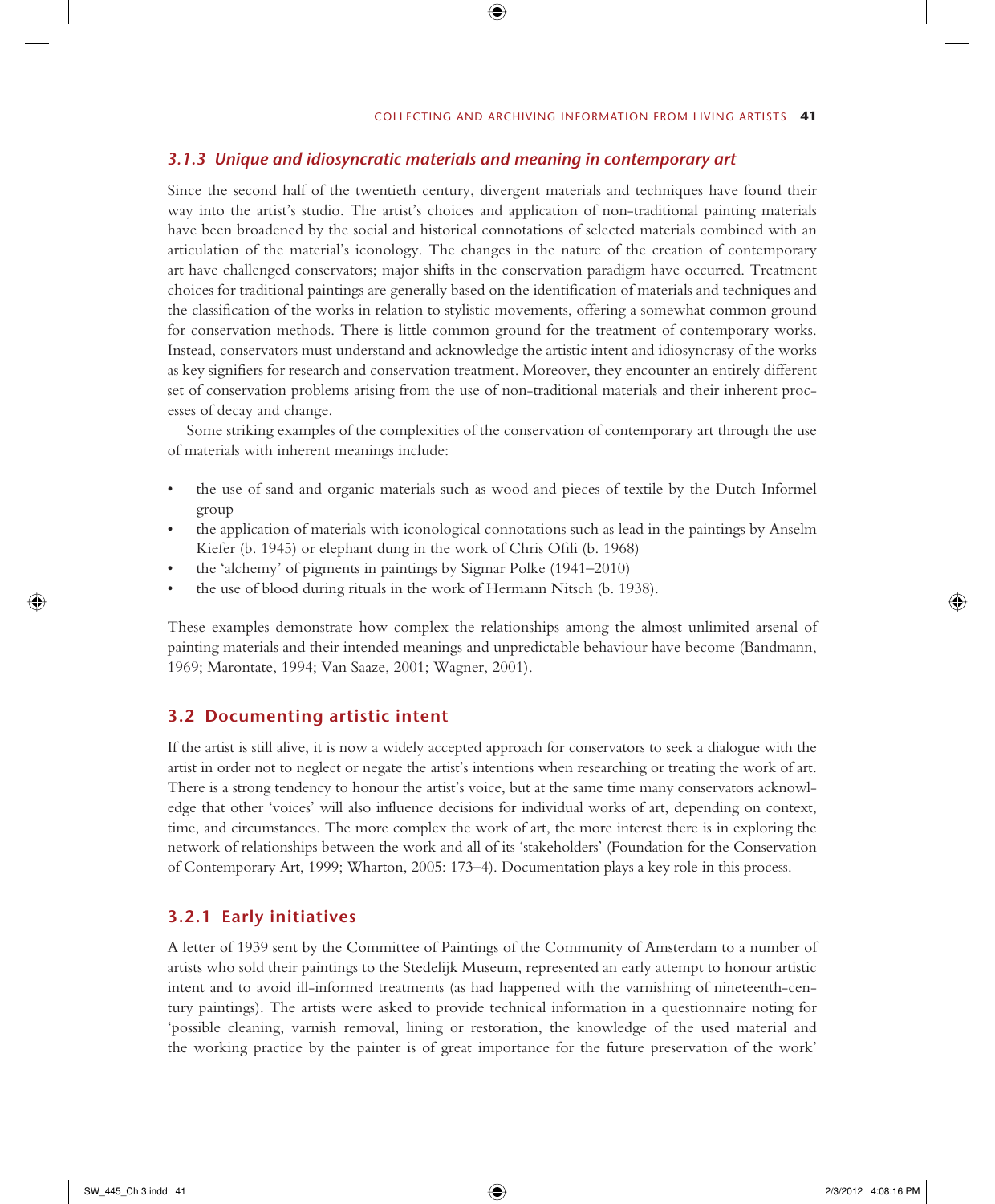(Amsterdam, 1939). This questionnaire demonstrated a far-sighted initiative to collect primary source information from artists. In the twenty-first century, however, conservators would regard these listings of material-technical data from a broader perspective and would document their application in relation to other works in the artist's oeuvre, their intended behaviour over time, and the impact of conservation treatments on the intentions of the artist.

⊕

In Germany the first attempt to question artists systematically about their materials and techniques dated back to Büttner Pfänner zu Thal in the early 1900s (Weyer and Heydenreich, 1999: 385). In 1977, Heinz Althöfer began an initiative to collect information from living artists and developed new research directions for the conservation of modern and contemporary art (Althöfer, 1977). Other early initiatives to collect and archive information and documentation from living artists were carried out by Danielle Giraudy (1972) and Erich Ganzert-Castrillo (1979) among others (Hummelen and Scholte, 2006).

#### *The Artist's Techniques Data File (ATDF)*

Following a conference on the conservation of contemporary art at the National Gallery, Canada in 1980, and in discussion with other conservators including Christoph von Imhoff and Rustin Levenson, Joyce Hill Stoner began to collect information from conservators about artists' techniques. The goal of the Artists' Techniques Data File was to alert conservators to the importance of conducting further investigations before applying traditional conservation treatment techniques to twentieth-century art (Stoner, 1984, 1985). For example, Abstract Expressionist Robert Motherwell (1915–91) had told Betty Fiske (who had served as his personal assistant before entering the profession of conservation) that he had bought back and destroyed one of his paintings which he felt had been ruined by the application of a varnish by a conservator. The first 304 entries in this file were placed on an early database system at the Ralph Mayer Center of the Winterthur/University of Delaware Program in Art Conservation in the 1980s. (The Center had been named for the artist Ralph Mayer, author of *The Artist's Handbook of Materials and Techniques*  (first edition, 1940) who had recently died.) Information was collected from different 'stakeholders': primary source information not only from artists but also from art historians and conservators, including information from technical investigations. ATDF was to be available to the international conservation community. Unfortunately, because of technical and economic reasons the project was not continued in Delaware, but the original ATDF archives were sent to the Tate Gallery in London, the Getty Conservation Institute in Los Angeles, and the National Gallery of Art in Washington, DC.

# *The Menil Artists Documentation Program*

Former Menil Collection chief conservator, Carol Mancusi-Ungaro began filming artists in discussion in front of specific works (Mancusi-Ungaro, 1999). In 1990, furthering this initiative, the Menil Collection established the Artists Documentation Program, with funding from the Andrew W. Mellon Foundation (see http://www.menil.org/collection/artistdocumentation\_temp.php).

## *The International Network for the Conservation of Contemporary Art (INCCA)*

In 1999, The International Network for the Conservation of Contemporary Art (INCCA) was established, and by 2008 the network included 150 partner institutions, the majority located in Europe and the United States. Members of INCCA use http://www.incca.org/ as their communication platform. The aims of establishing a network for the conservation of contemporary art were twofold:

◈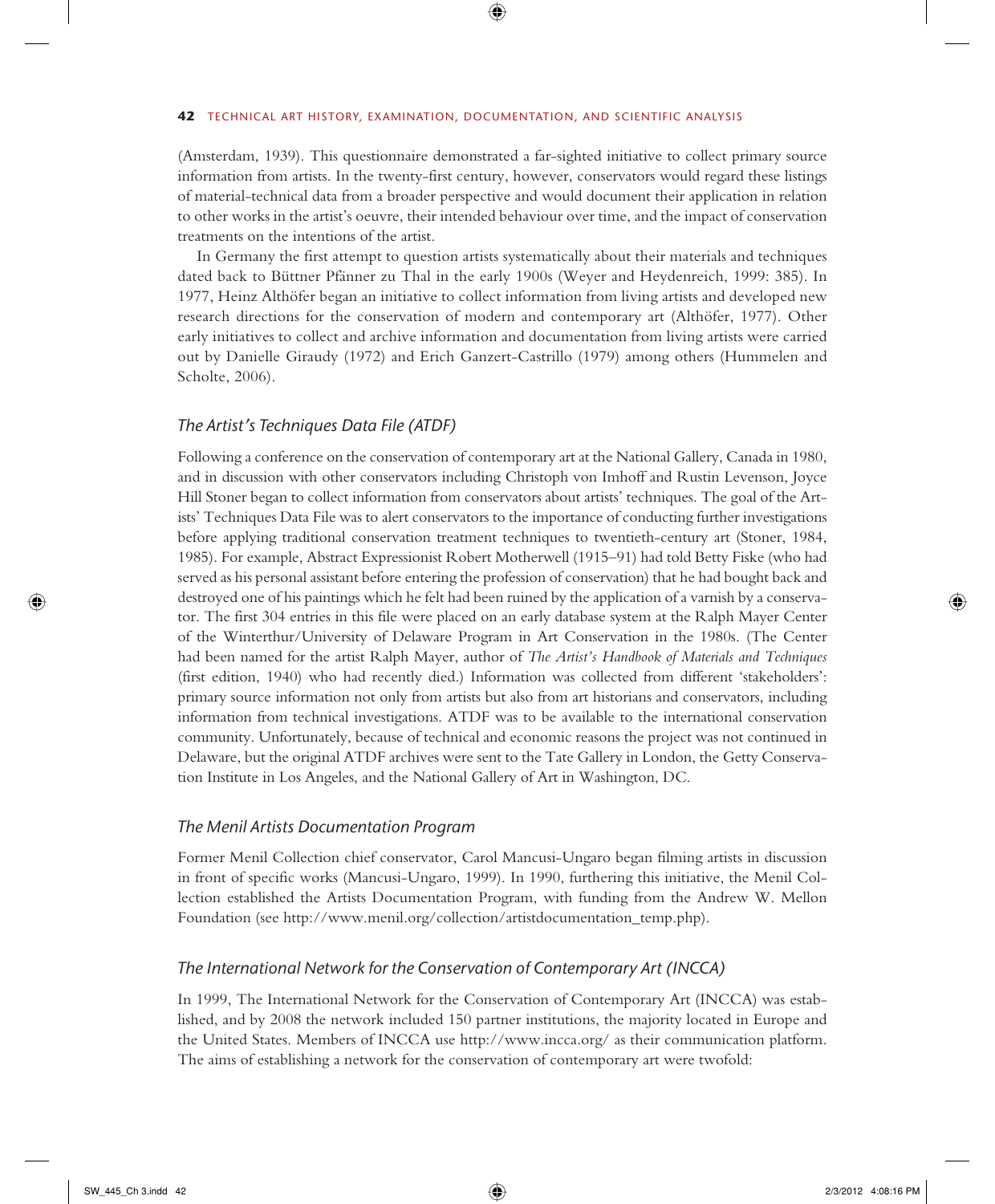1 to share knowledge and information (especially unpublished information) for conservation purposes, and

⊕

2 to collect primary source information from artists' archives or artists and their representatives.

Using the internet, the INCCA founding members began the creation of a shared knowledge base called the INCCA Database for Artists' Archives. The database is accessible for members as well as students (under the supervision of a member). In principle, the archives contain metadata records (similar to a library system for published resources) keyed by the artist's name. The records are searchable in various ways, and a built-in thesaurus helps users to find information across the artists' archives and their various content types. Contemporary paintings, for example, are represented in the INCCA database with research and treatment reports on sensitive surfaces, monochrome paintings, acrylic paintings, mixed media, assemblages, coatings, wall paintings, framing and re-stretching, extra large paintings, overpaintings, etc., from a large number of contemporary artists. Documentation resources (reports, interviews, etc.) and references to scientific analyses, collections of samples or spare parts, material fact sheets, are included.

A distinctive feature of a metadata system is that records of the database can describe the full spectrum of heterogeneous information resources which INCCA members create, collect, and archive in their own institutions. Members who wish to access an information resource must send a request to the information keeper who can then send the document. In the future much of the documentation will be accessible online. When INCCA began, there were concerns regarding copyright issues, but recent developments such as 'fair use' and 'creative commons' have made it possible for members to publish their documentation within the database or link information to the records from their local websites. There are also advantages implied in using metadata as an information exchange format:

- the ability to describe resources other than digital information (e.g. sample materials or spare parts), and
- metadata stimulates the communication among peers which is needed to obtain the resource itself.

The aspects of communication and collaboration make INCCA more than just another information network; a registry of INCCA members – including their areas of expertise – is built in to the archives database.

INCCA does not interfere with local documentation systems nor does it dictate what kind of documentation should be added to artists' archives. The content of the archives is user-generated and thus consists of fragments of the existing knowledge domain about contemporary artists, contemporary art, and conservation. It is a flexible tool for information-sharing and follows the normal practices of artists and conservators. Over time it is hoped that the contents will expand and evolve, and INCCA will become part of the collective memory of conservation. It is one of the commitments of the host of the network, the Netherlands Institute for Cultural Heritage, to preserve the archives which are carefully collected by its members. The content is deeply rooted in the dynamics of the conservation practice of its members; the richer the archives are, the more they will represent a plurality of perspectives which can help conservators make substantiated and well articulated conservation decisions today and in the future.

#### *3.2.2 Contemporary documentation practice*

Conservators of contemporary art need to consult the archives of living artists or recently deceased artists for a number of reasons.

♠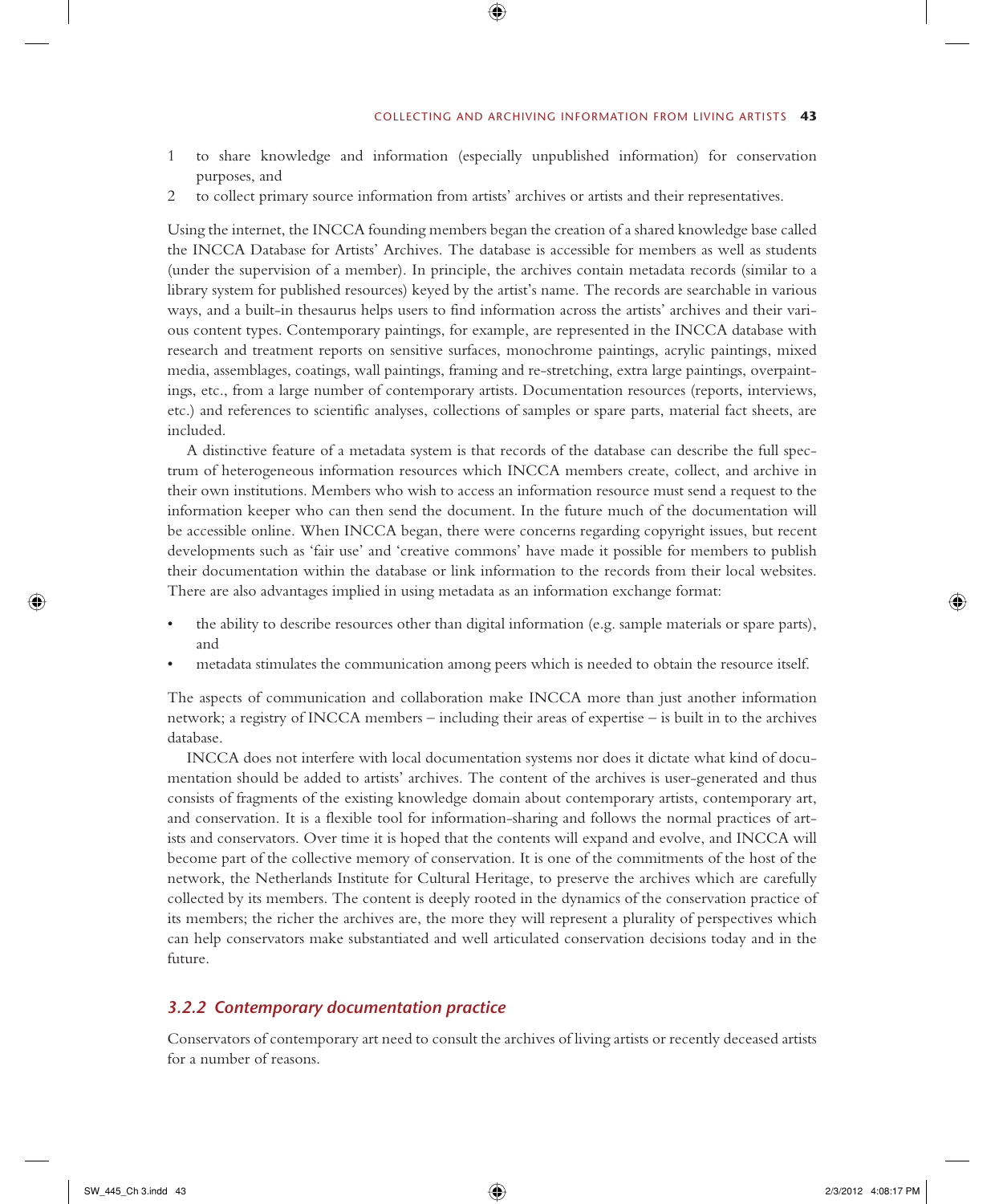• Standard protocols or traditional conservation methods may no longer be appropriate for idiosyncratic works made of fragile or temporary materials that depend on in-depth knowledge and understanding of the artist's motives and expectations.

⊕

- For an articulation of the relationships between the intended meaning and the re-installation of certain works, conservators need to have access to the documentation of earlier installations and artists' conceptual points of view.
- With regard to conceptual or process-based works of art when no physical evidence remains – documentation may be the only source on which this articulation can be based. Here documentation plays the crucial role of keeping these works alive (Buskirk, 2003: 15–16; Hummelen and Scholte, 2004, 2006).

# *Artists' archives*

An ideal archive would include a wide spectrum of relevant resources, such as recorded interviews, notes taken from varying communications (e.g. telephone calls, emails, or letters), documentaries made of working techniques and artistic processes, professional reports on treatments, installation manuals, technical investigations, material fact sheets, reports of scientific investigations, and more. In reality, however, the scope of artists' archive will depend largely on the host institution's archival practices and the involvement of individual conservators and other staff members who feel the need to collate such documentation (which may or may not include information relevant to conservation decision making). Strategies vary, from collecting artists' questionnaires and interviews with a focus on information, to creating 'artists' boxes' which may actually contain sample materials and other realia provided by the artist (e.g. the artist boxes at the Fabric Workshop and Museum of Philadelphia, http://www.fabricworkshopandmuseum.org/collections/) or collected during conservation (Hummelen and Scholte, 2006).

## *Artists' interviews*

Some conservators have established long-term relationships with artists and may collaborate with the artists during conservation treatments and (re-)installation activities. These exchanges may also include recorded interviews with the artist or his/her representative, such as a personal assistant, executor, or studio technician.

Interviews with artists may discuss several works or the entire oeuvre of the artist. The artist could first be invited to speak freely about all stages of the creation of the work(s) of art in order for the conservator to learn about the concept and meaning behind the use of materials and techniques and their intended appearance and effect on the beholder. The more factual information (materials and processes used, technical information, etc.) should be the second step. A successful interviewer will pay attention to the process of communication, observation, interpretation, and verification, especially with regard to verbal expressions. The artist should be invited to recollect the creative process as accurately as possible, but the information should then be carefully checked through other information sources. Ideally an artist's interview would be conducted near relevant work(s) in order to increase the chances for the artist to remember the creative process more specifically.

Recording an interview on film or video provides important additional visual information, not only with regard to the recorded visual information of the works, but also because the artist may be more expressive in body language than in verbal expressions (Mancusi-Ungaro, 1999). For the preparation of an interview as well as for its future accessibility, it is important to identify what the purpose of the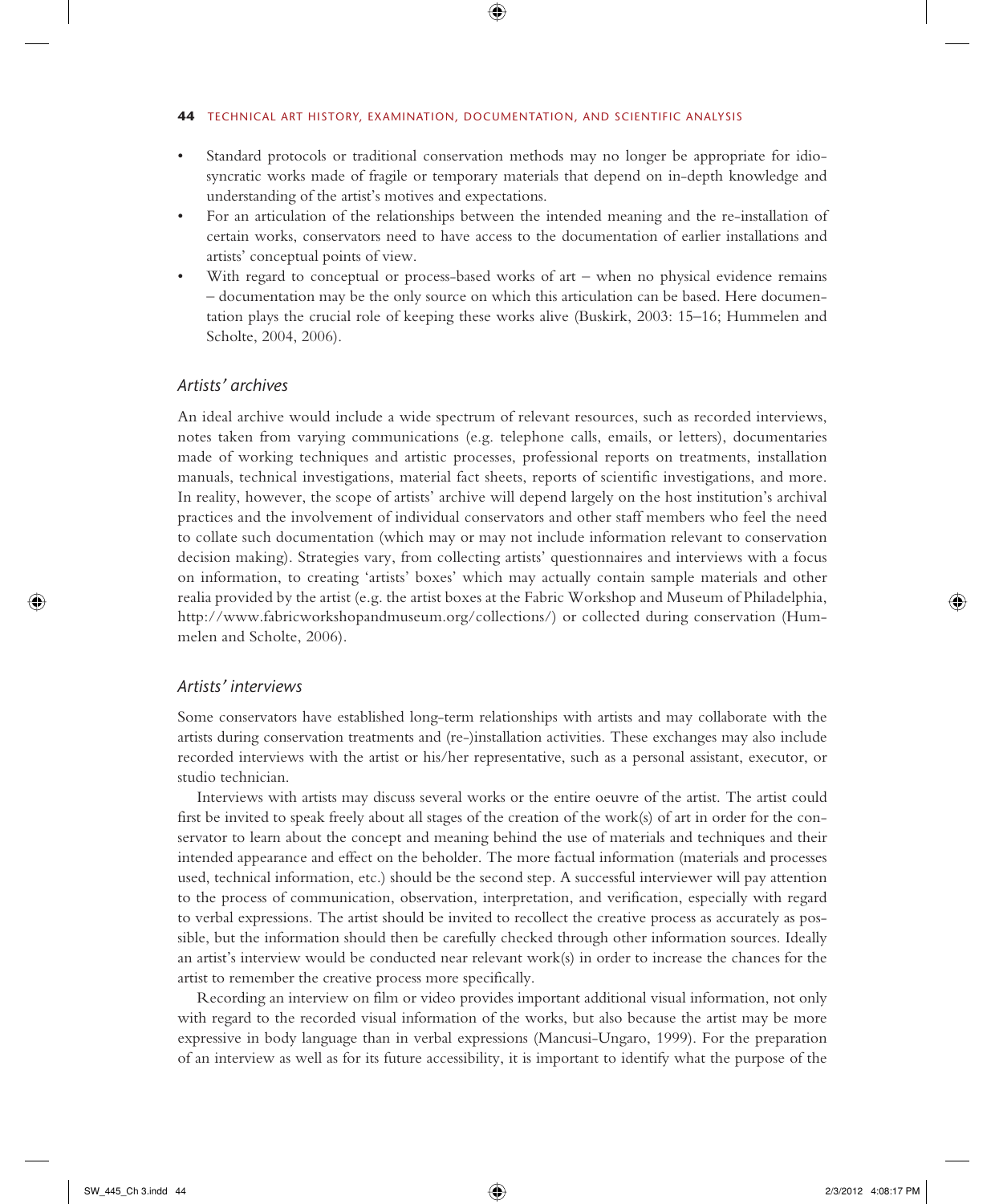discussion was, its content, the participants and their professional roles, and the interviewer(s) and their professional roles. Additional annotations by the interviewer may clarify future interpretation and verification. Maintaining the original recordings is important as these testimonies may provide the opportunity for future scholars to form their own interpretations. Such recordings may be stored in the conservator's files or the archives of local museums or artists' foundations together with other resources which would, ideally, provide a knowledge base for understanding the artist's practice in relation to conceptual motives.

⊕

#### *Media and information technologies*

Apart from the professional need to document and collect information, there are technological reasons for a remarkable increase of documentation material in the twenty-first century. The broad accessibility of recording media such as photo and film/video/digital cameras facilitates rapid imaging of the works of art from different perspectives. Recording time-related phenomena, such as the fabrication of works of art and restoration or (re-)installation processes provides knowledge to the professional that cannot be readily described as text. Watching the artist at work may provide deeper insight or add a different perspective to hearing only the artist's voice during an interview. Another reason for the increase of documentation is the rise of information technology in conservation practice, discussed by Salvador Muñoz Viñas (2005) as 'informational conservation'.

Aside from conservators and other professionals who are involved in documentation, the artists themselves sometimes recognize the importance of well-structured documentation and, in collaboration with museums, galleries, and universities, have become active partners in creating archives of their works (e.g. Donald Judd and the Judd Foundation, www.juddfoundation.org). However, museum information systems may not always provide necessary documentation modules for storing the complex information of an ideal artist's archive. The topic has been addressed in the first decade of the twenty-first century by various international collaboration projects, and guidelines have been created for managing heterogeneous archival material (e.g. www.inside-installations.org; www.variablemedia.net; www.docam.ca).

#### *3.2.3 Conclusion*

Artists' archives can be a valuable resource for articulation and discussion. Based on Figure 3.1, of Newman and his female companion in front of *Cathedra*, it appears that part of the intended meaning of the painting may be found in close viewing of the surface. If there had been a filmed recording consisting of shots from different perspectives (with the public included) it might be more possible to (re)construct the subtle relationship between the painting's surface, its spatial coordinates, and the beholder. If, in addition, there had been a recorded artist's interview about the painting and its installation, the conservator or curator could have a better understanding of the intended appearance of the work, its impact on the beholder, and the painting's 'ideal installation'.

The richer artists' archives are, including artist's information as well as information from conservators, artists' assistants, curators, technicians, gallery owners, etc., the more informed the decision-making process can become. The controversies in the 1980s surrounding 'Crimes Against the Cubists' and the restoration of Newman's painting were aggravated by a lack of research into these processes as well as the absence of systematically collected documentation; this may be why we needed '75 years to get it right'.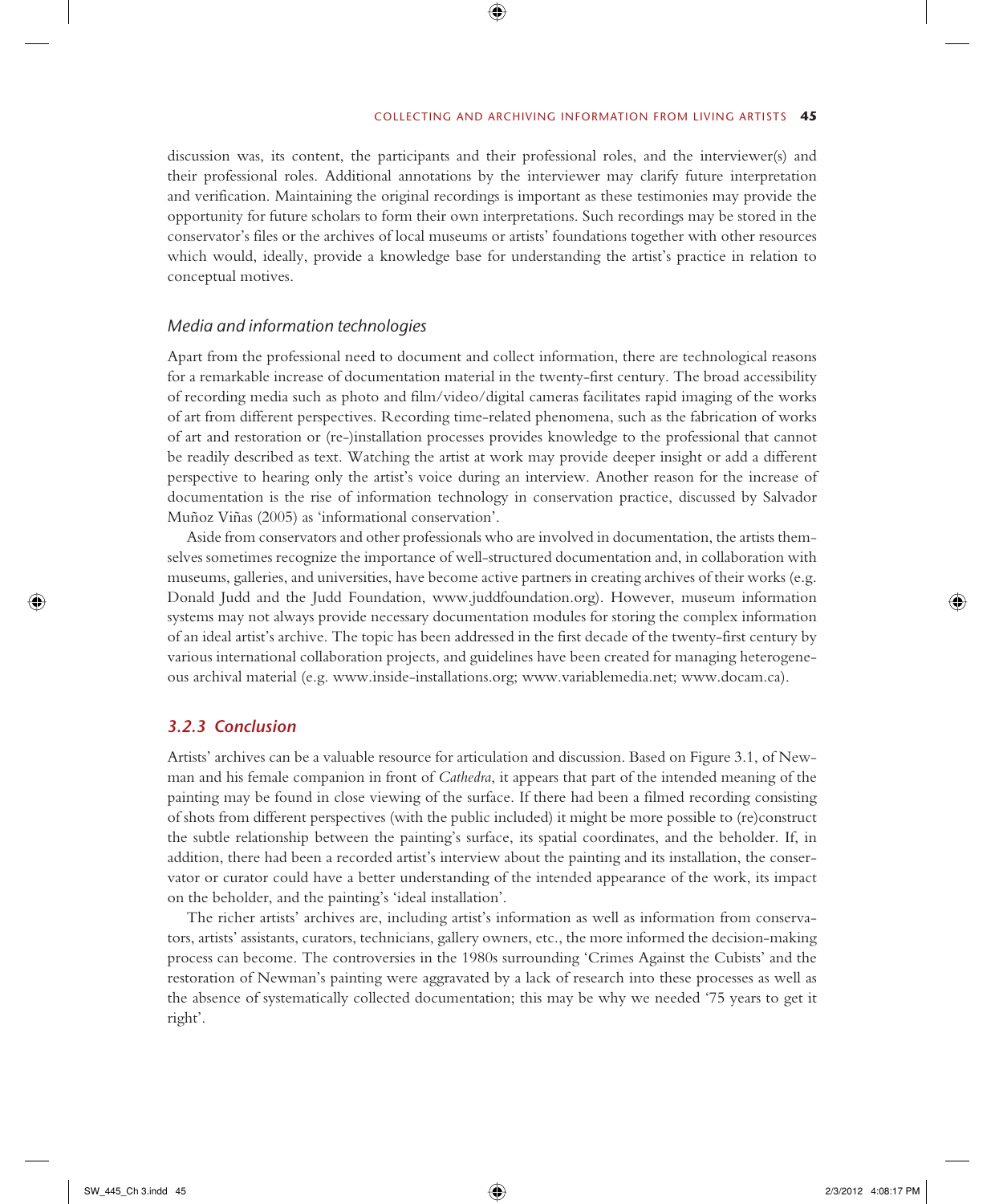# Appendix: Selected examples of twentieth-century documentary sources for artists' practice, by Erma Hermens

## *Artists' writings*

Buenger, B.C. (ed.) (1997) *Max Beckmann: Self-Portrait in Words, Collected Writings and Statements, 1903–1950*. Chicago: University of Chicago Press.

⊕

- Harrison, C., Wood, P. (eds) (2003) *Art in Theory 1900–2000: An Anthology of Changing Ideas* (second edition). Oxford: Blackwell Publishing. (See for example: 'Paul Klee (1879–1940) from On Modern Art', pp. 362–9; 'Piet Mondrian (1872–1955) Plastic Art and Pure Plastic Art', pp. 387–96; 'Jackson Pollock (1912–1956) Two Statements', pp. 570–1; 'Jackson Pollock (1912–1956) Interview with William Wright', pp. 583–6; 'Clyfford Still (1904–1980) Statement', pp. 588–9; 'Roger Hilton (1911–1975) Remarks about Painting', pp. 771–3.)
- Herbert, R.L. (ed.) (1964) *Modern Artists on Art: Ten Unabridged Essays*. New Jersey: Prentice Hall. (Essays from Beckman, Boccioni, Le Corbusier and Ozenfant, Gabo, Gleizes and Metzinger, Kandinsky, Klee, Malevich, Mondrian, and Moore.)
- Holtzman, H., James, M.S. (1993) *The New Art the New Life: The Collected Writings of Piet Mondrian.*New York: Museum of Modern Art.
- Johns, J. (1996) *Jasper Johns: Writings, Sketchbook Notes, Interviews*. New York: Museum of Modern Art.
- Johnson, E.H. (ed.) (1982) *American Artists on Art from 1940 to 1980*. New York: Harper & Row.
- Klee, F. (ed.) (1964) *The Diaries of Paul Klee 1898–1918*. Berkeley, Los Angeles: University of California Press.
- Kooning, W. de (1988) *The Collected Writings of Willem de Kooning*. Madras and New York: Hanuman Books.

Kronkright, D. (2006) Painter and conservator: a collaboration. *Georgia O'Keeffe: Color and Conservation.* Jackson, MS: Mississippi Museum of Art.

- Kudielka, R. (ed.) (1999) *The Eye's Mind: Bridget Riley Collected Writings 1965–1999*. London: Thames and Hudson.
- Motherwell, R. (1999) *The Collected Writings of Robert Motherwell*. Los Angeles and London: University of California Press.
- Newman, B. (1992) *Barnett Newman: Selected Writings and Interviews*. Los Angeles and London: University of California Press.
- O'Keeffe, G. (1976) *Georgia O'Keeffe.*New York: Viking.
- Rothko, M. and Lopez-Remiro, M. (eds) (2006) *Writings on Art*. London: Yale University Press.
- Rothko, M. (2006) *The Artist's Reality: Philosophies of Art*. London: Yale University Press.
- Stangos, N. (ed.) (1993) *David Hockney by David Hockney: My Early Years* (second edition). New York: Abrams.

#### *Interviews or direct observations of artists painting*

ARTnews: the 'paints a picture' series. Between 1949 and 1969 the magazine ARTnews published more than 90 articles about artists creating a work, authored usually by another artist or an art critic. (At least seventy of the artists were painters, including: Albers (Nov. 1950), Albright (Summer 1950), Bishop (Nov. 1951), Gene Davis (April 1966), Stuart Davis (Summer 1953), de Kooning (March 1953), Dickinson (Sept. 1949), Diebenkorn (May 1957), Dubuffet (May 1952), Evergood (Jan. 1952), Feininger (Summer 1949), Grosz (Dec. 1949), Hockney (May 1969), Hofmann (Feb. 1950), Katz (Feb. 1962), Kline (Dec. 1952), Lam (Sept. 1950), Mitchell (Oct. 1957), Pollock (May 1951), Porter (Jan. 1955), Rauschenberg (April 1963), Reinhardt (March 1965), Resnick (Dec. 1957), Rivers (Jan. 1954), Shahn (May 1949), Tamayo (Oct. 1951), Tworkov (May 1953), and Andrew Wyeth (March 1950).)

Close, C. (1998) *The Portraits Speak: Chuck Close in conversation with 27 of his subjects.*New York: ART Press. Crook, J. and Learner, T. (2000) *The Impact of Modern Paints*. Tate Gallery Publishing. (Includes interviews with and/or discussions of the techniques used by Peter Blake, Patrick Caulfield, Richard Hamilton, David Hockney, John Hoyland, Roy Lichtenstein, Morris Louis, Bridget Riley, Frank Stella, and Andy Warhol.)

◈